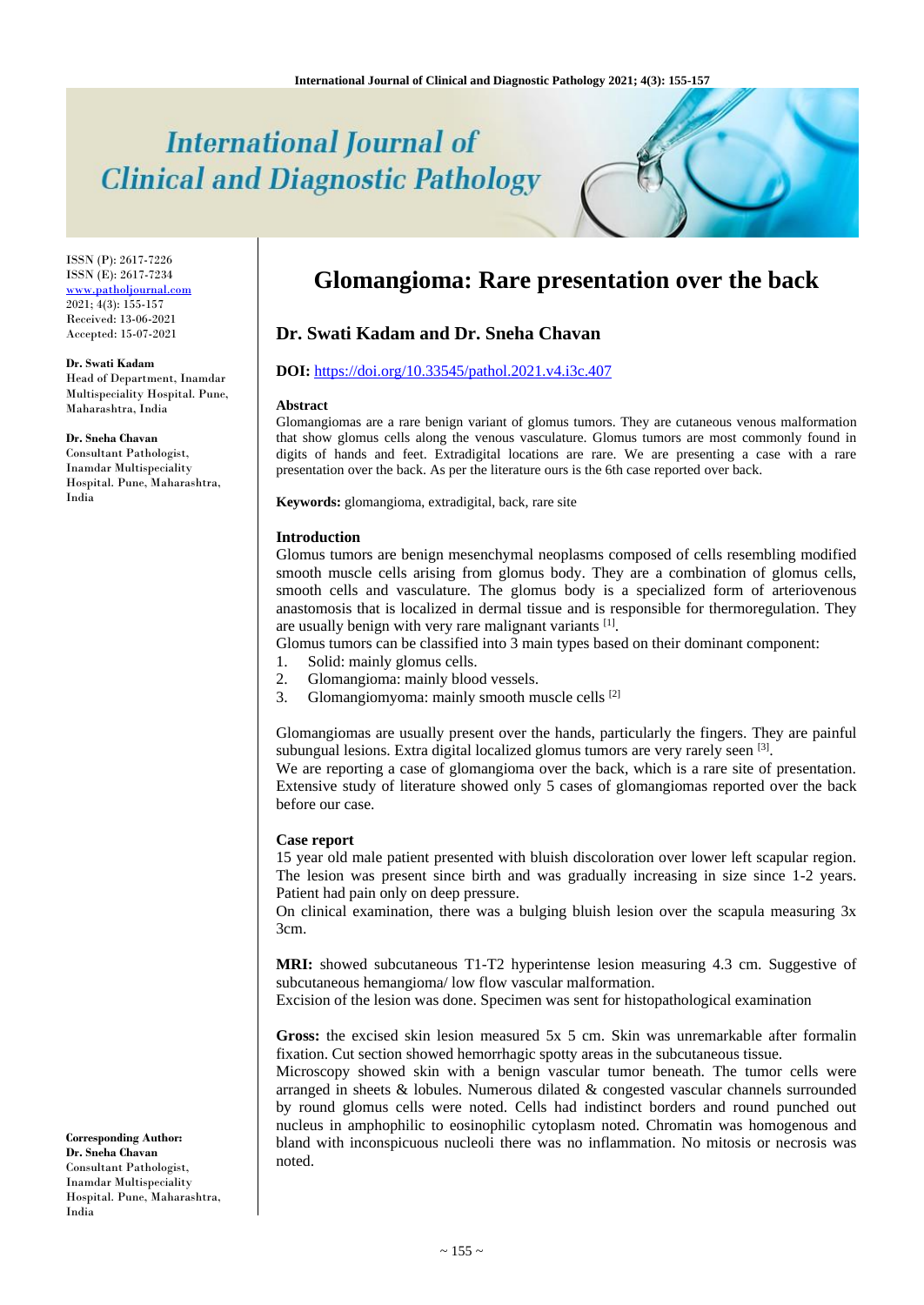

**Fig 1:** Excised skin lesion showing hemorrhagic spots in the dermis and subcutis



**Fig 2:** Dilated blood vessels lined by glomus cells seen [H&E: 10X]



**Fig 3:** Glomus cells with round nucleus and amphophilic cytoplasm [H&E: 40X]

### **Discussion**

The term glomangioma was first described by Bailey in 1935.Glomus tumors represent 1-2% of soft tissue tumors. The solid variant is the most common accounting for 75% followed by glomangiomas which constitute about 20% and the rarer variant glomangiomyoma which accounts for 5%.

Glomangiomas often present during childhood as small bluish nodules situated deep in the dermis, widely scattered over the skin surface.

Glomangiomas have a predilection for the upper extremities especially palms, wrists, forearms and subungual regions  $(75%)$  which have rich supply of glomus bodies [4].

Glomangiomas have been reported over unusual sites such as such as ankle, foot, knee, thigh and hip.

Back is a rare site for glomangiomas. [Table 1]

| <b>First author</b>                        | <b>Site</b>                                                     | Age/sex        |
|--------------------------------------------|-----------------------------------------------------------------|----------------|
| Marina Rodriguez, 2006 <sup>[5]</sup>      | Left side of back                                               | 1y/M           |
| Jennifer G Schopp, 2009 <sup>[6]</sup>     | Multiple lesions over b/l arms, chest and back                  | 15v/M          |
| Alena Borovaya, 2011 <sup>[7]</sup>        | Multiple lesions over upper back, lumbar area and right thigh   | 15y/M          |
| M.G. Gopal, 2014 <sup>[8]</sup>            | Multiple asymptomatic lesions over chest, back, lower extremity | 30/M           |
| Alberto Conde Taboada. 2017 <sup>[9]</sup> | Multiple lesions over upper and lower extremities               | $4$ month $/F$ |

They are more common in males and present in young adults. They can be solitary or multiple. Glomangiomas can be sporadic, however autosomal dominant inheritance pattern is more common with some types being mapped to band 11q23.6 Familial cases have been reported with incomplete penetrance and variable expression.

Complete excision of glomangiomas have favourable prognosis. Recurrence after surgical excision is seen in 10% to 33% of cases. The chance of malignancy is very low. Size greater than 2 cm, deep lesions, muscle and bone invasion, and high mitotic activity are risk factors for malignancy<sup>[2]</sup>.

One of the differential diagnosis for glomangiomas are venous malformations. However, unlike venous malformations, they demonstrate single-to-multiple rows of glomus cells. It is important to distinguish glomangiomas from blue rubber bleb nevus syndrome (BRBNS), which is associated with venous malformations on both the skin and gastrointestinal tract. The BRBNS venous malformations of the gastrointestinal tract can be associated with clinically significant gastrointestinal bleeding.

#### **Conclusion**

Glomus tumors are rare cutaneous tumors, of which

glomangioma variant is even more-rare. Only 5 cases of glomangiomas over the back have been reported so far. Ours is the 6th case report.

#### **References**

- 1. Gombos Z, Zhang PJ. Glomus tumor. Arch Pathol Lab Med 2008;132(9):1448-52. Doi: 10.5858/2008-132- 1448-GT. PMID: 18788860.
- 2. Mohammadi O, Suarez M. Glomus Cancer. Stat Pearls Publishing: https://www.ncbi.nlm.nih.gov/books/NBK557496/. Jan 2021.
- 3. Walsh JJ 4th, Eady JL. Vascular tumors. Hand Clin 2004;20:261-268. PMID: 15275685
- 4. Dylan Miller V, Monica Revelo P. Glomus Tumor, Diagnostic Pathology: Cardiovascular. Edition 2. Elsevier Inc. Philadelphia 2018, 372-381. https://doi.org/10.1016/B978-0-323-59560-5.50108-9.
- 5. Rodríguez-Martín M, Sánchez R, Sáez-Rodríguez M, García-Bustínduy M, Sidro M, Pérez N *et al*. Congenital plaque-like glomangioma associated with superficial hypertrichosis. J Am Acad Dermatol 2008;58(5, 1):S92-3. Doi: 10.1016/j.jaad.2006.12.002.